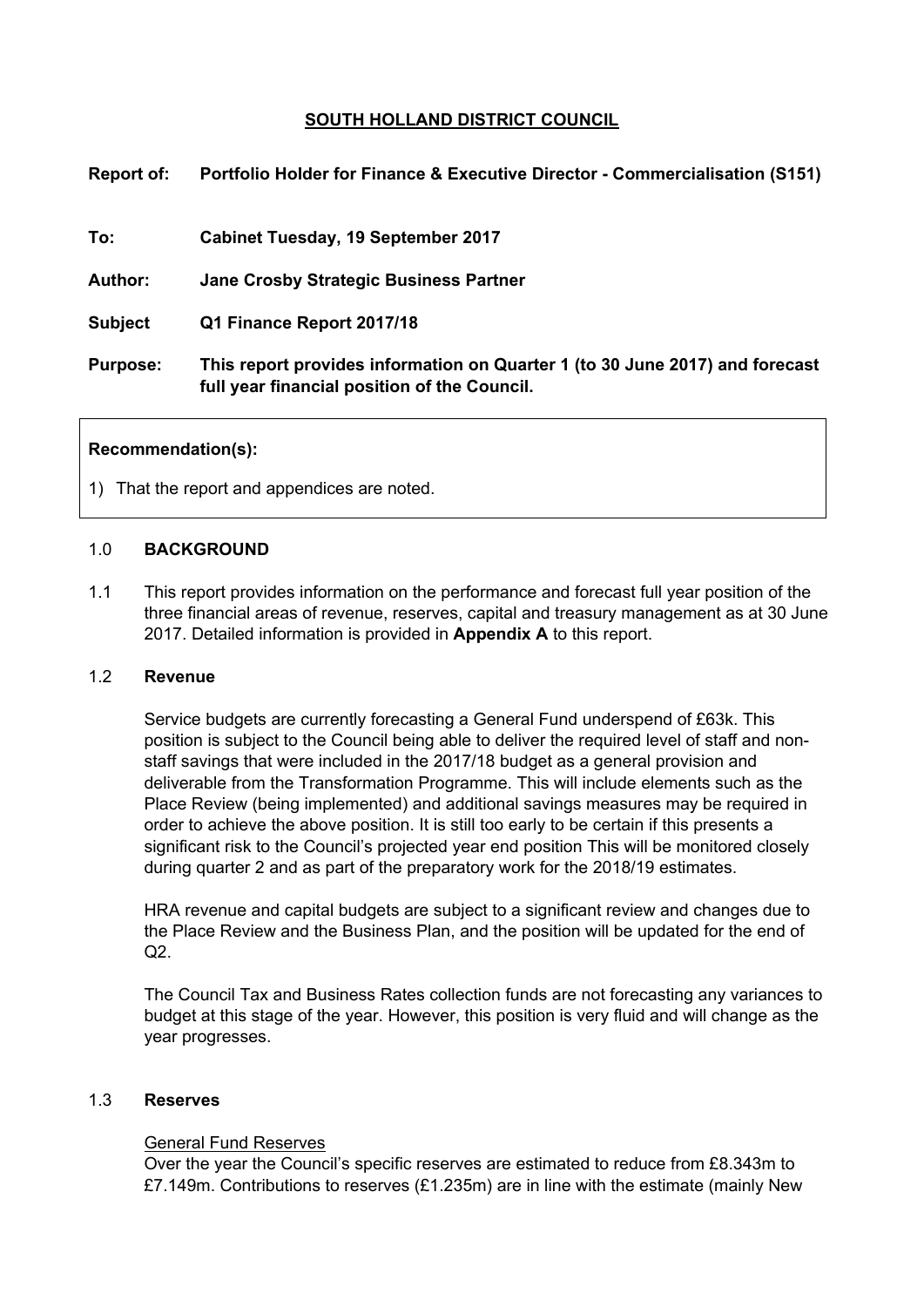Homes Bonus). Use of reserves (£2.429m) is mainly in support of the Transformation Programme, the capital programme, the new Delivery Unit and new development projects.

# HRA Reserves

The HRA reserves are forecast to grow from £15.864m to £18.573m, further revisions to the revenue budget ad capital programme will impact on the contributions and use of reserves and the forecast will be updated at the end of Q2.

# 1.4 **Capital**

The General Fund capital programme is currently showing a forecasted spend of £2.489m against a revised budget of £2.931m. This is for those schemes that have been approved to progress and represents 85% of the budget. At this stage there is an additional £1.379m of capital budget which has not been released for spend.

The HRA capital programme is currently showing spend of £3.832m against a budget of £6.156m. Again, this is for those schemes that have been approved to progress and represents spend at 62% of the budget of approved schemes within the programme. At this stage there is an additional £3.851m of capital budget which has not been released for spend.

Both capital programmes are subject to the development of new and revised projects and will be updated as necessary during Q2.

# 1.5 **Treasury**

The cash investments held in money market funds (MMFs) and fixed investments was £36.4m at the end of Q1. Interest on investments was £52k against a profiled budget of £22k. Projections for future interest rate changes are uncertain and currently there are lowering returns available. The current projected outturn is for interest income of £170k compared to a budget of £150k. However, this position will be subject to change depending upon what happens to interest rates in the short to medium term.

# 2.0 **OPTIONS**

2.1 To note the report and Appendix A

# 3.0 **REASONS FOR RECOMMENDATION(S)**

3.1 To provide information to Members on the overall financial position of the Council.

# 4.0 **EXPECTED BENEFITS**

4.1 Given the current economic climate and the potential levels of financial risk and uncertainty that exists within the Council's capital and revenue budgets, it is important that financial performance is closely scrutinised by members and officers. Regular reporting will ensure that members are updated regularly on the overall Council financial position, in order to better inform future decision making.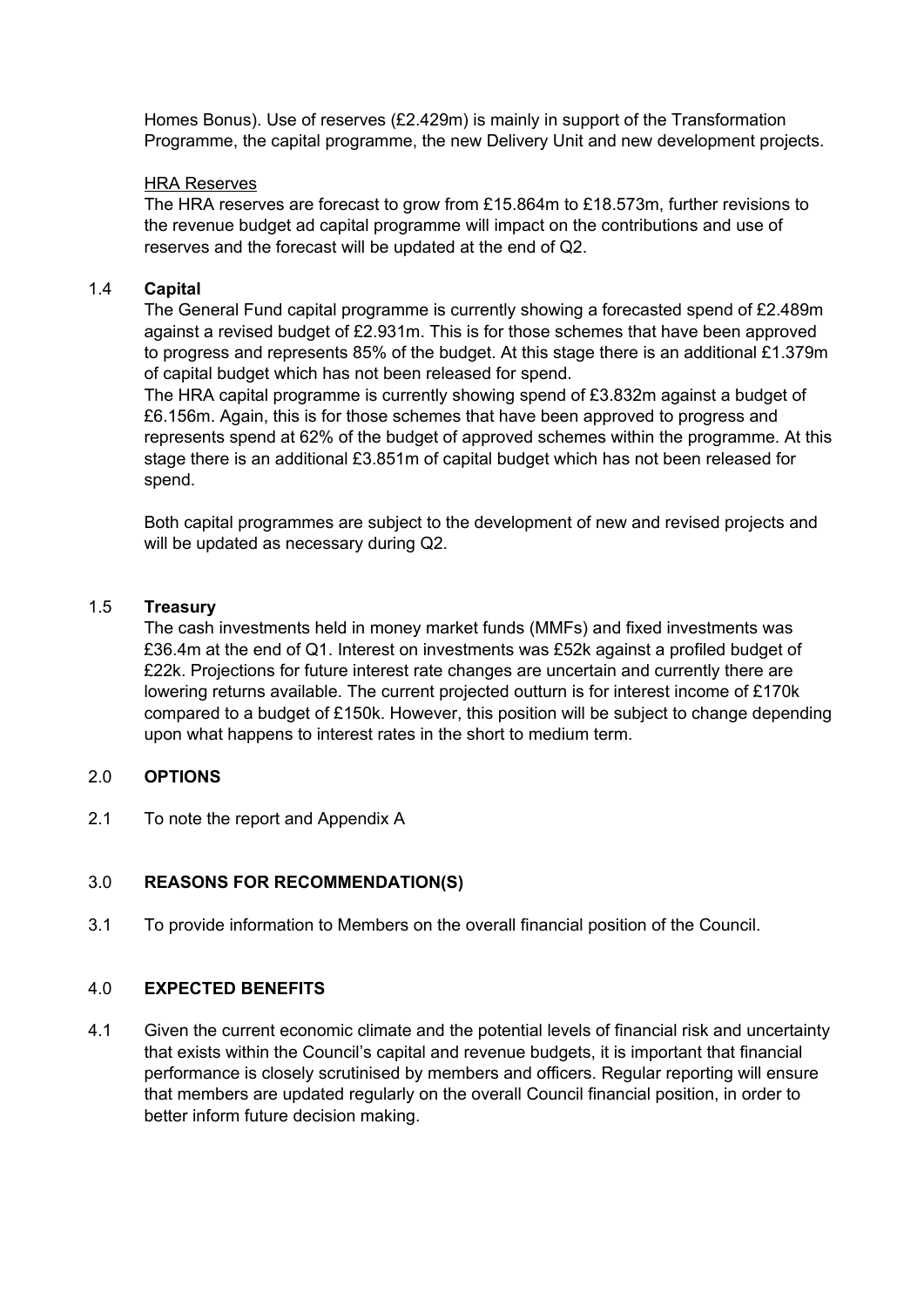# 5.0 **IMPLICATIONS**

# 5.1 **Carbon Footprint / Environmental Issues** NA

# 5.2 **Constitutional & Legal**

The Constitution requires the Council to receive regular financial reports to keep members informed and aid future decision making. Financial reporting is also required as any recommended changes to the Council's budgets will require varying levels of member or full Council approval.

# 5.3 **Contracts**

NA

## 5.4 **Corporate Priorities** The Council's budgets and associated spend support the Council's Priorities.

- 5.5 **Crime and Disorder** NA
- 5.6 **Equality and Diversity / Human Rights** NA

# 5.7 **Financial**

This report and the associated Appendix are financial in nature and relevant financial information is contained within them

- 5.8 **Health & Wellbeing** NA
- 5.9 **Reputation** NA

# 5.10 **Risk Management**

The regular and timely reporting of financial performance enables the Council to address any financial risks as and when they are identified.

- 5.11 **Safeguarding** NA
- 5.12 **Staffing** NA

## 5.13 **Stakeholders / Constitution / Timescales** Budget holders have been consulted with as part of the preparation of the forecast financial position.

# 5.14 **Transformation Programme**

The Council's Transformation Programme includes projects to deliver future financial savings. These projects are still being developed and the report references the financial